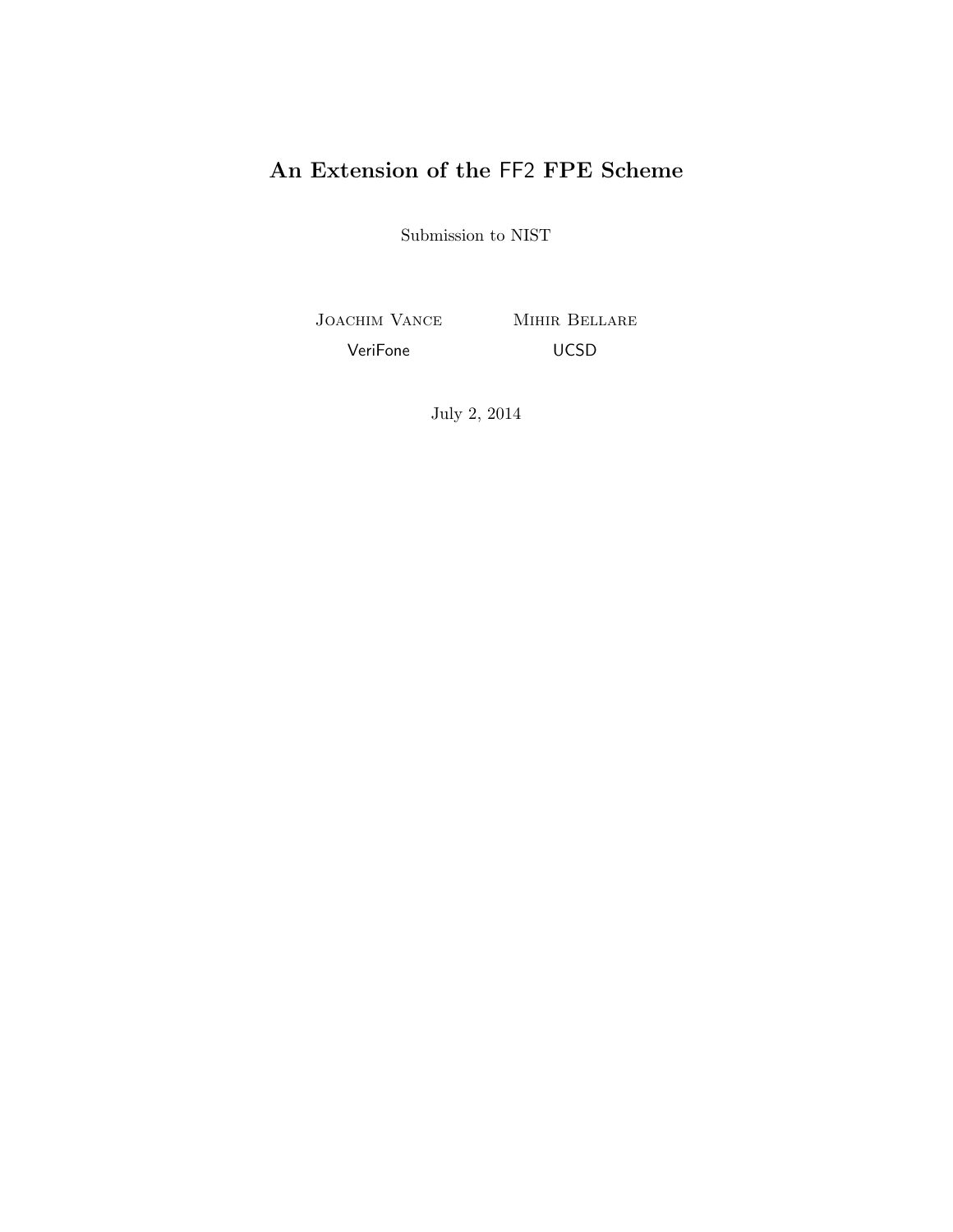# Contents

|     | 1 Introduction                                                                                           | 3                       |  |
|-----|----------------------------------------------------------------------------------------------------------|-------------------------|--|
|     | 2 Notation                                                                                               | $\overline{\mathbf{4}}$ |  |
|     | 3 The DFF FPE scheme                                                                                     | $\overline{\mathbf{4}}$ |  |
|     | 4 Potential attacks<br>6                                                                                 |                         |  |
| 4.1 |                                                                                                          |                         |  |
| 4.2 |                                                                                                          |                         |  |
| 4.3 | Cost of the subkey attack $\ldots \ldots \ldots \ldots \ldots \ldots \ldots \ldots \ldots \ldots \ldots$ |                         |  |
| 4.4 |                                                                                                          |                         |  |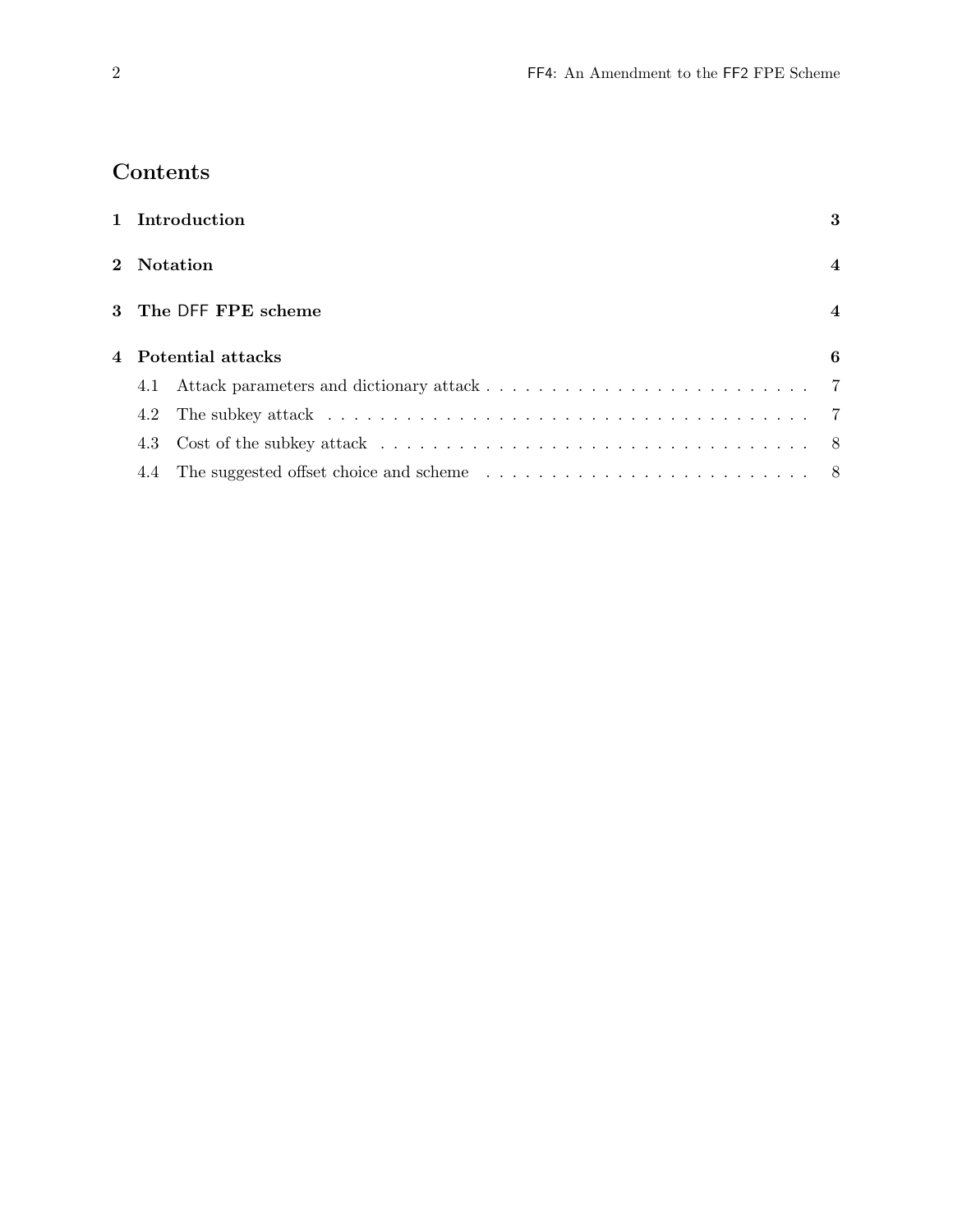### 1 Introduction

A Format-Preserving Encryption (FPE) scheme [1] is a cipher that preserves in the ciphertext some structure of the plaintext. It can be used to encrypt credit-card numbers in such a way that the ciphertext is also a credit-card number.

An FPE scheme takes a key K, tweak T and plaintext X and deterministically computes a ciphertext Y. The map from plaintext to ciphertext is a permutation for each choice of key and tweak. Possession of the key and tweak allows decryption, meaning X can be recovered from  $K, T, Y$ .

FF2 is an FPE scheme in the NIST draft SP 800-38G [2]. Like the other schemes in [2], FF2 is a Feistel construction where the round function is based on a blockcipher CIPH with a 128-bit block length. FF2 also assumes the blockcipher has a 128-bit key. Plaintext, ciphertext and tweak are all strings over the alphabet  $\Sigma = \{0, 1, \ldots, \text{radix} - 1\}$  where radix  $\geq 2$  is an integer called the radix.

FF2 distinguishes itself from the other schemes by its *delegation* feature. It associates to each key K and tweak T a subkey  $J(K,T)$ , and the ciphertext corresponding to  $K, T, X$  is a function of  $J(K,T), X$  alone.

Delegation is valuable because it limits direct use of the base key. Many sidechannel attacks gain in effectiveness at recovering a key as they obtain more encryptions under it. With delegation, the loss will be limited to the subkey so that even if encryption is compromised, it is only under a particular tweak, not under all tweaks as would happen with compromise of the base key. By limiting use of the base key, delegation also extends its lifetime, so that key changes, which are cumbersome to perform, are needed less frequently.

NIST/NSA have communicated anl attack on FF2 [3] that we will call the subkey attack. Given encryptions of a single plaintext X under different tweaks  $T_1, \ldots, T_Q$ , the attack returns an index i and the subkey  $J(K,T_i)$ , in the time for around  $2^{128}/Q$  evaluations of CIPH. NIST refer to it as a theoretical attack [3]. Indeed, this attack does not appear to compromise anticipated uses of FF2 for credit-card encryption, and would appear to be infeasible to mount in practice in anticipated use cases. However it shows that FF2 with a 128-bit key cipher does not provide 128 bits of security for all use cases. On this basis NIST has elected to finalize SP 800-38G without FF2 while giving VeriFone the opportunity to propose a modification.

This document describes such a modification to FF2. It is aimed at countering the subkey attack while preserving delegatability. The modification is small, local and cheap, so that most of the structure of FF2 is preserved.

To better explain and conceptualize the issues, schemes and choices, we take a broad perspective. We describe an FPE scheme DFF[OFF] ("delegatable FF"), that is parameterized by an offset function OFF. The latter takes the base key K and tweak T to return a 128-bit binary string  $\mathsf{OFF}(K,T)$ . Thus DFF specifies a family of FPE schemes, one for each choice of OFF. By making a particular choice of OFF we get a particular, specific FPE scheme. FF2 is one of these, corresponding to the trivial choice of  $\mathsf{OFF}(K,T) = 0^{128}$ . We propose that the amended standard be obtained as DFF with a different choice of OFF, namely one that makes the offset depend on both  $K$  and  $T$  in an unpredictable way via CIPH, specifically  $\mathsf{OFF}(K,T) = \mathsf{CIPH}(K,T')$  where T' is derived from T.

DFF serves thus to unify the prior and new versions of delegatable FPE, both of which appear as special cases. Regardless of the choice of OFF, the scheme DFF[OFF] has the delegatability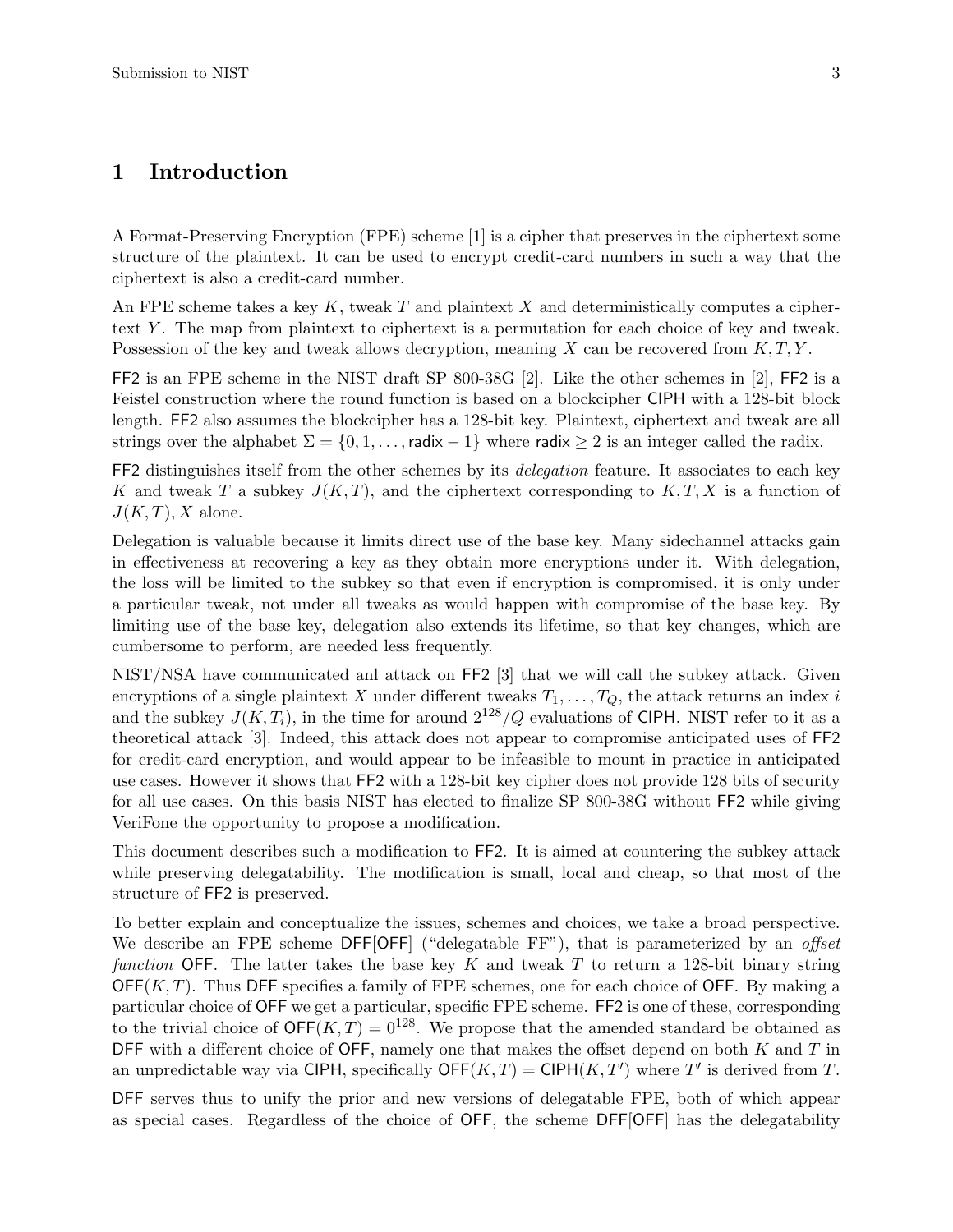feature. Susceptibility to the subkey attack is however sensitive to the choice of OFF. Making its role explicit allows us to better see how the attack might extend and make choices, such as the one suggested, which we believe thwarts the attack.

### 2 Notation

We let  $\Sigma = \mathbb{Z}_{\text{radix}} = \{0, 1, \ldots, \text{radix} - 1\}$  be an alphabet. Members of  $\Sigma$  are referred to as digits or symbols. The size radix of  $\Sigma$  is referred to as the number of digits or the radix. A *string* is a finite sequence of symbols from  $\Sigma$ , and the set of all strings is denoted  $\Sigma^*$ . By len(X) we denote the length, meaning number of symbols, in a string  $X$ . The *i*-th digit of a string  $X$  will be denoted  $X[i]$ , for  $i = 1, \ldots$ , len(X), and we let  $X[a \ldots b] = X[a] \ldots X[b]$  for  $a \leq b$ . By  $\Sigma^n$  we denote the set of all strings of length n. Plaintexts, ciphertexts and tweak will be strings over  $\Sigma$ . (For simplicity we set the plaintext and tweak alphabets to be the same, although the original FF2 specification allowed them to differ.)

If  $s_1, s_2, \ldots, s_n$  are binary strings then  $s_1 || s_2 || \ldots || s_n$  denotes their concatenation. If  $N < 2^{8i}$  is a non-negative integer then  $[N]^i$  denotes its encoding as a string of  $i \geq 1$  bytes. If  $X \in \Sigma^*$  and  $m = \text{len}(X)$  then NUM<sub>radix</sub> $(X)$  is the integer representing X, namely

$$
\text{NUM}_{\text{radix}}(X) \;=\; \sum_{i=0}^{m-1} X[m-i] \cdot \text{radix}^i\;.
$$

By convention,  $\text{NUM}_{\text{radix}}(X) = 0$  if  $X = \varepsilon$  is the empty string, meaning the string of length 0.

If X is a binary string then  $\mathsf{NUM}_2(X)$  is the integer it represents, and again  $\mathsf{NUM}_2(X) = 0$  if X is the empty binary string. If  $0 \le c < \text{radix}^m$  is an integer then  $\text{STR}_{\text{radix}}^m(c)$  is the string X in  $\Sigma^m$ that represents c, namely such that  $NUM_{\text{radix}}(X) = c$ .

Function RAD<sup>m</sup> take input a 128-bit string S and return its representation as a string in  $\Sigma^m$ . computed by first converting S to an integer  $I = NUM_2(S)$ , computing the integer I modulo radix<sup>m</sup> to get a remainder  $R$ , and then returning  $\mathsf{STR}_{\mathsf{radix}}^m(R)$ .

CIPH :  $\{0,1\}^{128} \times \{0,1\}^{128} \rightarrow \{0,1\}^{128}$  denotes an approved blockcipher such as AES.

## 3 The DFF FPE scheme

The DFF[OFF] scheme is shown in Fig. 1. Parameters of the algorithm include:

- radix  $\in [2...2^8]$  defining the input, output and tweak alphabet  $\Sigma = \{0, ...,$  radix 1}
- Integer minlen  $\geq 2$  such that radix<sup>minlen</sup>  $\geq 100$
- Integer maxlen  $\geq$  minlen such that maxlen  $\leq 2\lfloor 120/\log_2(\text{radix}) \rfloor$  if radix is a power of two, and maxlen  $\leq 2\lfloor 98/\log_2(\textsf{radix}) \rfloor$  if radix is not a power of two
- $\bullet \;$  max $\sf{Then} < \lfloor 104/\log_2(\sf{radix}) \rfloor$
- Function OFF that given key K and tweak T returns a string OFF $(K, T) \in \{0, 1\}^{128}$ . Different specific FPE schemes are obtained by different choices of OFF.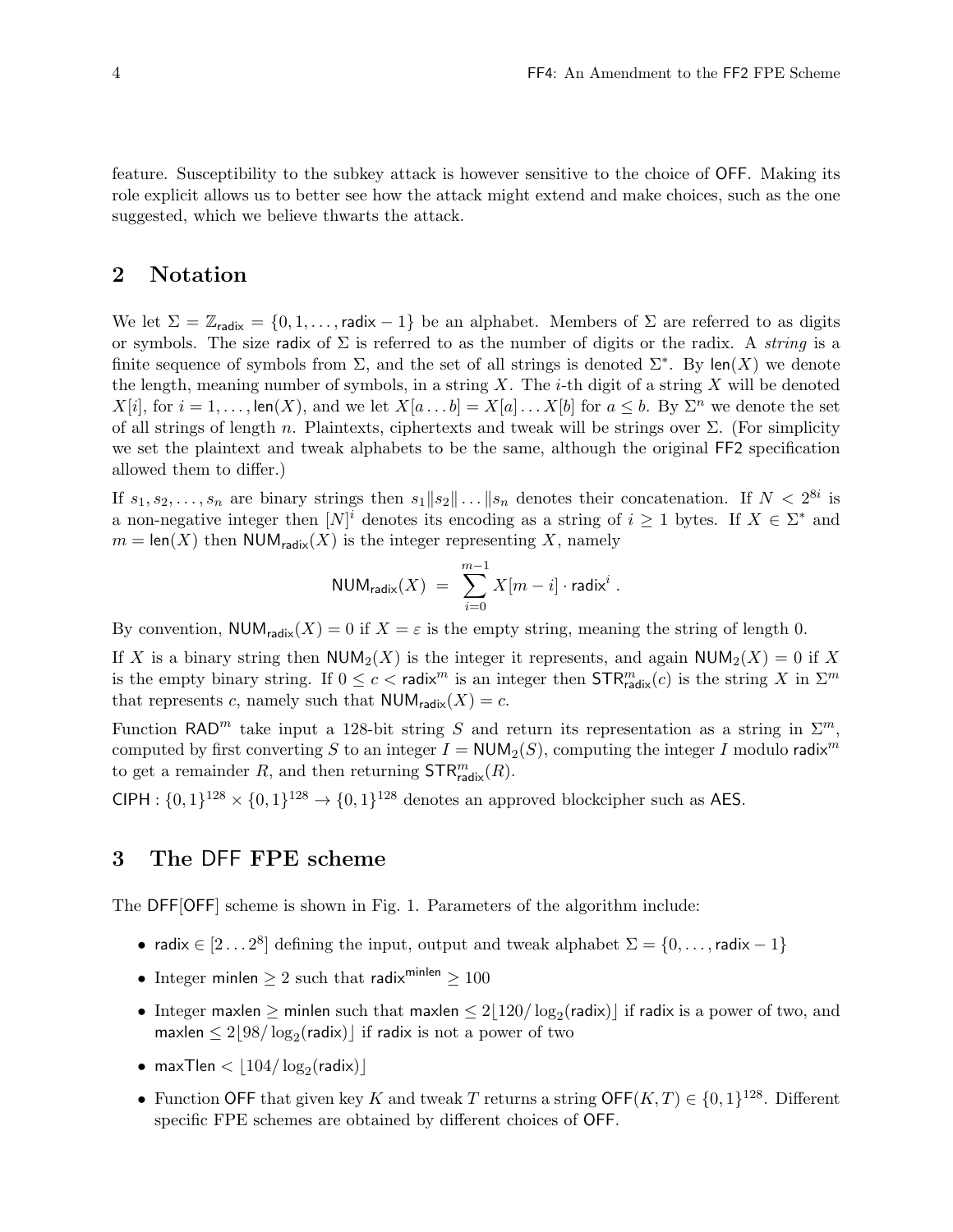| Algorithm DFF[OFF].Enc $(K, T, X)$                                          | Algorithm DFF[OFF].Dec( $K, T, Z$ )                                         |
|-----------------------------------------------------------------------------|-----------------------------------------------------------------------------|
| $n \leftarrow \text{len}(X)$ ; $t \leftarrow \text{len}(T)$                 | $n \leftarrow \text{len}(Z)$ ; $t \leftarrow \text{len}(T)$                 |
| $P \leftarrow [radix]^1    [t]^1    [n]^1    [NUM_{radix}(T)]^{13}]$        | $P \leftarrow [radix]^1    [t]^1    [n]^1    [NUM_{radix}(T)]^{13}]$        |
| $T' \leftarrow [0]^3 \ \text{[NUM}_{\text{radix}}(T)\ ^{\text{13}}$         | $T' \leftarrow [0]^3   [NUM_{\text{radix}}(T)]^{13}$                        |
| $J \leftarrow \text{CIPH}(K, P); J' \leftarrow \text{OFF}(K, T)$            | $J \leftarrow \text{CIPH}(K, P); J' \leftarrow \text{OFF}(K, T)$            |
| $Z \leftarrow \mathsf{FEISTEL}(J, J', X)$                                   | $X \leftarrow \textsf{FEISTEL}^{-1}(J, J', Z)$                              |
| Return Z                                                                    | Return $X$                                                                  |
| Algorithm FEISTEL( $J, J', X$ )                                             | Algorithm FEISTEL <sup><math>-1</math></sup> $(J, J', Z)$                   |
| $u \leftarrow  n/2 $ ; $v \leftarrow n - u$                                 | $u \leftarrow  n/2 $ ; $v \leftarrow n - u$                                 |
| $A \leftarrow X[1 \dots u]; B \leftarrow X[u+1 \dots n]$                    | $A \leftarrow Z[1 \dots u]$ ; $B \leftarrow Z[u+1 \dots n]$                 |
| For $i = 0, \ldots, 9$ do                                                   | For $i = 9, \ldots, 0$ do                                                   |
| $Q \leftarrow [i]^1 \ \text{[NUM}_{\text{radix}}(B)\ ^{15}$                 | $Q \leftarrow [i]^1 \ \text{[NUM}_{\text{radix}}(B)\ ^{15}$                 |
| $Y \leftarrow \text{CIPH}(J, J' \oplus Q)$ ; $y \leftarrow \text{NUM}_2(Y)$ | $Y \leftarrow \text{CIPH}(J, J' \oplus Q)$ ; $y \leftarrow \text{NUM}_2(Y)$ |
| If i is even then $m \leftarrow u$ else $m \leftarrow v$                    | If i is even then $m \leftarrow u$ else $m \leftarrow v$                    |
| $c \leftarrow (NUM_{\text{radix}}(A) + y) \text{ mod } \text{radix}^m$      | $c \leftarrow (NUM_{\text{radix}}(A) - y) \text{ mod } \text{radix}^m$      |
| $C \leftarrow \mathsf{STR}^m_{\mathsf{radix}}(c)$                           | $C \leftarrow \mathsf{STR}^m_{\text{radix}}(c)$                             |
| $A \leftarrow B$ ; $B \leftarrow C$                                         | $A \leftarrow B$ ; $B \leftarrow C$                                         |
| Return $A  B$                                                               | Return $A  B$                                                               |

Figure 1: The DFF[OFF] FPE scheme. The enciphering function is DFF[OFF].Enc and the deciphering function is DFF[OFF].Dec. FEISTEL, FEISTEL<sup>-1</sup> are subroutines. The function OFF is a parameter.

|                  | OFF(K,T)  | Remarks                                                         |
|------------------|-----------|-----------------------------------------------------------------|
| OFF <sub>1</sub> | $0^{128}$ | FF2, subject to subkey attack                                   |
|                  |           | <b>OFF2</b>   CIPH $(K, T')$   Designed to resist subkey attack |

Figure 2: Some choices of OFF for DFF[OFF]. Here  $T' = [0]^3 \|[NUM_{\text{radix}}(T)]^{13}$ . The proposal for the standard is DFF[OFF2] with OFF2 being the second choice shown.

Inputs to the encipher algorithm are:

- 128-bit key  $K$ , binary string
- Plaintext  $X \in \Sigma^*$  such that  $len(X) \in [minlen \dots maxlen]$
- Tweak  $T \in \Sigma^*$  such that  $\text{len}(T) \in [0 \dots \text{maxTlen}]$

Inputs to the decipher algorithm are:

- 128-bit key  $K$ , binary string
- Ciphertext  $Z \in \Sigma^*$  such that  $len(Z) \in [minlen \dots maxlen]$
- Tweak  $T \in \Sigma^*$  such that  $\text{len}(T) \in [0 \dots \text{maxTlen}]$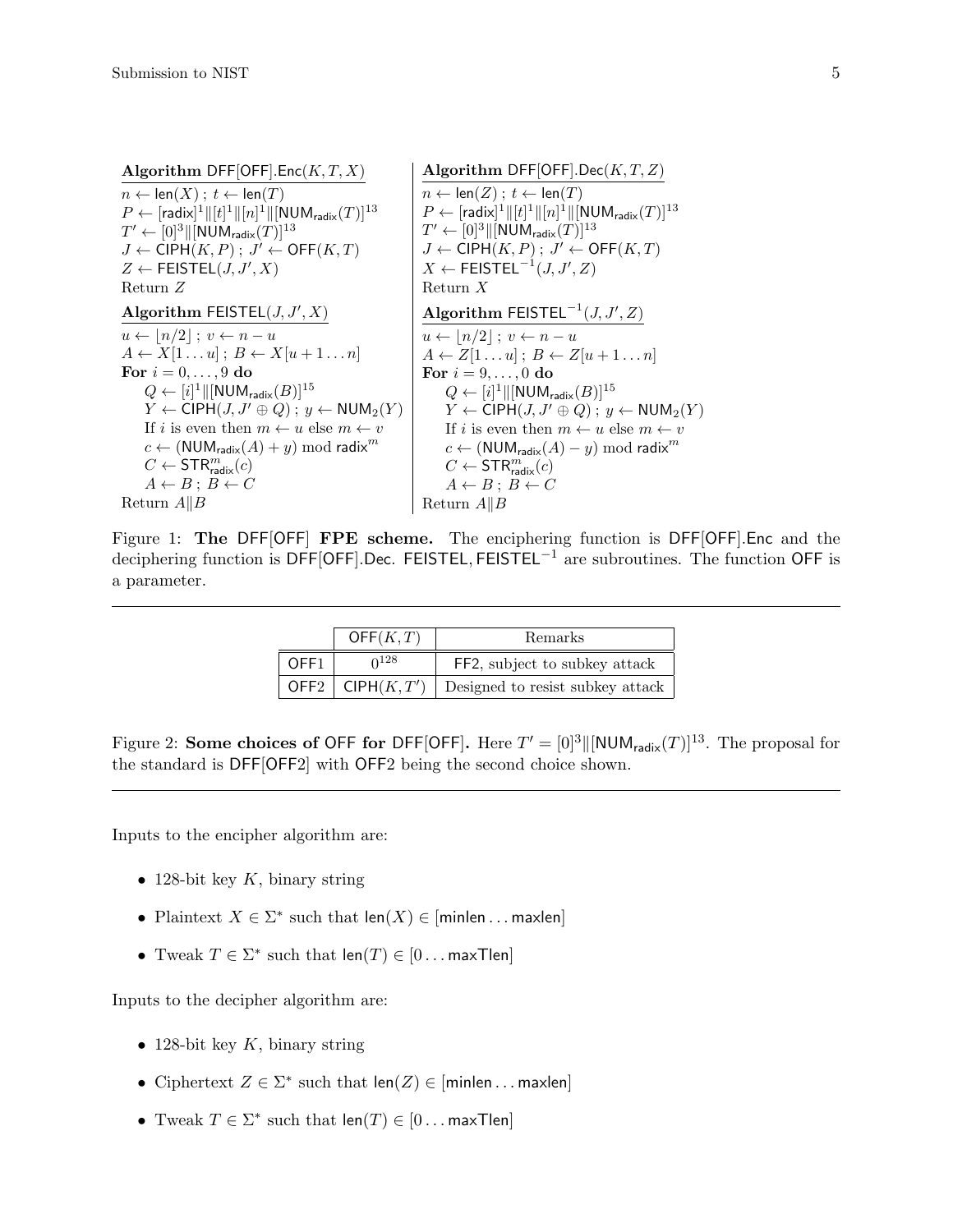Algorithm DFF[OFF2].Enc( $K, T, X$ )  $n \leftarrow \text{len}(X)$ ;  $t \leftarrow \text{len}(T)$  $P \leftarrow [\mathsf{radix}]^1 \|[t]^1\|[n]^1\|[{\sf NUM}_{\mathsf{radix}}(T)]^{13}$  $T' \leftarrow [0]^3 \lVert [\mathsf{NUM}_\mathsf{radix}(T)]^{13}$  $J \leftarrow \textsf{CIPH}(K,P)$ ;  $J' \leftarrow \textsf{CIPH}(K,T')$  $Z \leftarrow \mathsf{FEISTEL}(J, J', X)$ Return Z Algorithm FEISTEL( $J, J', X$ )  $u \leftarrow |n/2|$ ;  $v \leftarrow n - u$  $A \leftarrow X[1 \dots u]$ ;  $B \leftarrow X[u+1 \dots n]$ For  $i = 0, \ldots, 9$  do  $Q \leftarrow [i]^1 \|[{\sf NUM}_{\sf radix}(B)]^{15}$  $Y \leftarrow \text{CIPH}(J, J' \oplus Q)$ ;  $y \leftarrow \text{NUM}_2(Y)$ If i is even then  $m \leftarrow u$  else  $m \leftarrow v$  $c \leftarrow (NUM_{\text{radix}}(A) + y) \text{ mod } \text{radix}^m$  $C \leftarrow \mathsf{STR}^m_\mathsf{radix}(c)$  $A \leftarrow B$ ;  $B \leftarrow C$ Return  $A||B$ Algorithm DFF[OFF2].Dec( $K, T, Z$ )  $n \leftarrow \text{len}(Z)$ ;  $t \leftarrow \text{len}(T)$  $P \leftarrow [\mathsf{radix}]^1 \|[t]^1\|[n]^1\|[{\sf NUM}_{\mathsf{radix}}(T)]^{13}$  $T' \leftarrow [0]^3 \|[{\sf NUM}_{\sf radix}(T)]^{13}$  $J \leftarrow \textsf{CIPH}(K,P)$ ;  $J' \leftarrow \textsf{CIPH}(K,T')$  $X \leftarrow \mathsf{FEISTEL}^{-1}(J,J',Z)$ Return X Algorithm  $\mathsf{FEISTEL}^{-1}(J,J',Z)$  $u \leftarrow |n/2|$ ;  $v \leftarrow n - u$  $A \leftarrow Z[1 \dots u]$ ;  $B \leftarrow Z[u+1 \dots n]$ For  $i = 9, \ldots, 0$  do  $Q \leftarrow [i]^1 \Vert [\mathsf{NUM}_\mathsf{radix}(B)]^{15}$  $Y \leftarrow \text{CIPH}(J, J' \oplus Q)$ ;  $y \leftarrow \text{NUM}_2(Y)$ If *i* is even then  $m \leftarrow u$  else  $m \leftarrow v$  $c$  ← (NUM<sub>radix</sub>(A) – y) mod radix<sup>m</sup>  $C \leftarrow \mathsf{STR}^m_\mathsf{radix}(c)$  $A \leftarrow B$ ;  $B \leftarrow C$ Return  $A||B$ 

Figure 3: The DFF[OFF2] FPE scheme obtained by instantiating the offset function of DFF by the OFF2 function of Fig. 2. The enciphering function is DFF[OFF2].Enc and the deciphering function is DFF[OFF2].Dec. The FEISTEL, FEISTEL<sup>-1</sup> subroutines are the same as in Fig. 1, shown again for completeness.

DFF is a generalization of FF2, capturing the latter as DFF[OFF] with OFF $(K, T) = 0<sup>n</sup>$ . Fig. 2 shows this together with our new, suggested choice of OFF. The FF2 scheme is subject to the subkey attack of Section 4. The new choice of OFF is designed to evade the attack and the suggestion for the standard is DFF[OFF2]. The resulting FPE scheme is shown explicitly in Fig. 3 for completeness.

DFF[OFF] supports delegation, regardless of the choice of OFF. The delegated information would be  $(J, \text{OFF}(K, T))$ . Plaintext X and this delegated information suffice to compute DFF[OFF]. Enc(K,  $T, X$ , the base key K not being directly used. The delegated information can be precomputed for a given tweak T and then  $\mathsf{DFF}[\mathsf{OFF}]$ . Enc $(K, T, X)$  can be computed for any given X without access to K. If a terminal is encrypting with a fixed choice of tweak, it need not even store  $K$ . This limits the use of the base key, with ensuing increase in resistance to certain kinds of attacks including sidechannel attacks.

# 4 Potential attacks

We discuss potential attacks on DFF, including the subkey attack on some instances of DFF[OFF], including FF2, meaning the first choice of offset function from Fig. 2. We discuss how the suggested choice of offset function protects against the attack.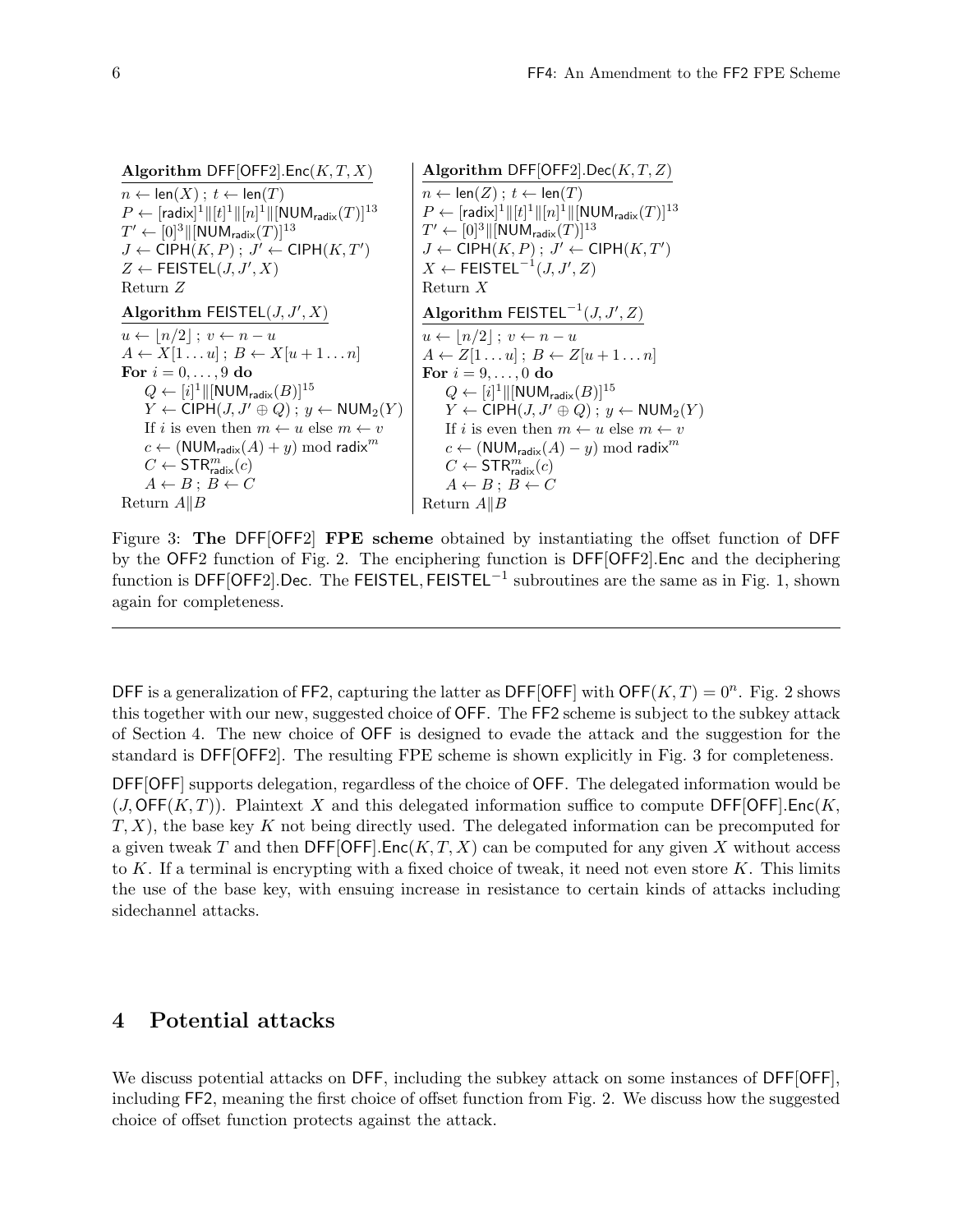Adversary  $SKA(X, T_1, \ldots, T_Q, Z_1, \ldots, Z_Q)$ 

 $i \leftarrow 0$ ;  $c \leftarrow 0$ While  $(i = 0)$  do  $J_c \leftarrow \mathsf{STR}^{128}_2(c)$  ;  $Z \leftarrow \mathsf{FElSTEL}(J_c, X)$  $i \leftarrow$  Find $(Z, Z_1, \ldots, Z_Q)$ If  $i > 0$  then  $J \leftarrow J_c$  else  $c \leftarrow c + 1$ Return  $(T_i, J)$ 

Figure 4: The subkey attack on FF2.

#### 4.1 Attack parameters and dictionary attack

The adversary is assumed to have access to an encryption oracle  $\mathsf{DFF}[\mathsf{OFF}]$ . Enc $(K, \cdot, \cdot)$ , where K is the target key. It can invoke this oracle on any tweak  $T$  and input  $X$  of its choice to get back  $Y = \mathsf{DFF}[\mathsf{OFF}].\mathsf{Enc}(K, T, X)$ . We denote by  $Q = 2^q$  the number of queries the adversary makes to this oracle, called encryption queries.

We regard the input length  $n$  and radix radix as fixed, these being any permissible choices. The space of possible inputs is then  $\Sigma^n = \mathbb{Z}_{\text{radix}}^n$ . We let  $R = \text{radix}^n$  denote its size, meaning the number of possible inputs. We let  $\{I_1, \ldots, I_R\}$  denote a listing of all possible inputs.

Any FPE scheme is subject to an unavoidable dictionary attack which breaks the scheme in R encryption queries and almost no offline work. In the case of DFF, it works as follows. The adversary picks any tweak T of its choice and queries  $Y_i = \text{DFF}[\text{OFF}]$ . Enc $(K, T, I_i)$  for all  $i = 1, ..., R$ . Having the table  $(Y_1, \ldots, Y_R)$ , it can subsequently decrypt any ciphertext Y encrypted under tweak T, by simply finding i such that  $Y = Y_i$  and returning  $I_i$  as the decryption.

#### 4.2 The subkey attack

Recall that FF2 = DFF[OFF] for OFF $(K, T) = 0^{128}$ . We describe the NIST/NSA attack on FF2 from [3]. We call it the subkey attack. We then discuss the effectiveness of the attack. Below we denote by FF2.Enc and FF2.Dec the encryption and decryption algorithms of FF2, respectively.

The adversary picks a plaintext X and distinct non-empty tweaks  $T_1, \ldots, T_Q$ . It then uses its encryption oracle to obtain encipherings  $Z_i = \mathsf{FF2}.\mathsf{Enc}(K, T_i, X)$  for  $i = 1, \ldots, Q$ . Here  $Q = 2^q$ , the number of encryption queries, is the number of tweak-ciphertext pairs that the adversary has, and is a parameter of the attack.

The attack, denoted SKA, is shown in Fig. 4. Here  $\mathsf{STR}^{128}_2(c)$  is the 128-bit binary string corresponding to integer c. Algorithm Find, on input  $Z, Z_1, \ldots, Z_Q$ , searches for Z in the list  $Z_1, \ldots, Z_Q$ , returning some value i such that  $Z = Z_i$  if such a value exists, and returning 0 otherwise.

To explain the attack, first let

 $P_i = [\mathsf{radix}]^1 \lVert [\mathsf{len}(T_i)]^1 \lVert [\mathsf{len}(X)]^1$ and  $J(T_i) = \text{CIPH}(K, P_i)$ 

for  $i = 1, \ldots, Q$ . We call  $J(T_1), \ldots, J(T_Q)$  the target subkeys. Knowledge of  $J(T_i)$  allows decryption of any ciphertext enciphered under tweak  $T_i$ . Indeed, if  $Z' = \mathsf{FF2}.\mathsf{Enc}(K, T_i, X')$  is encrypted under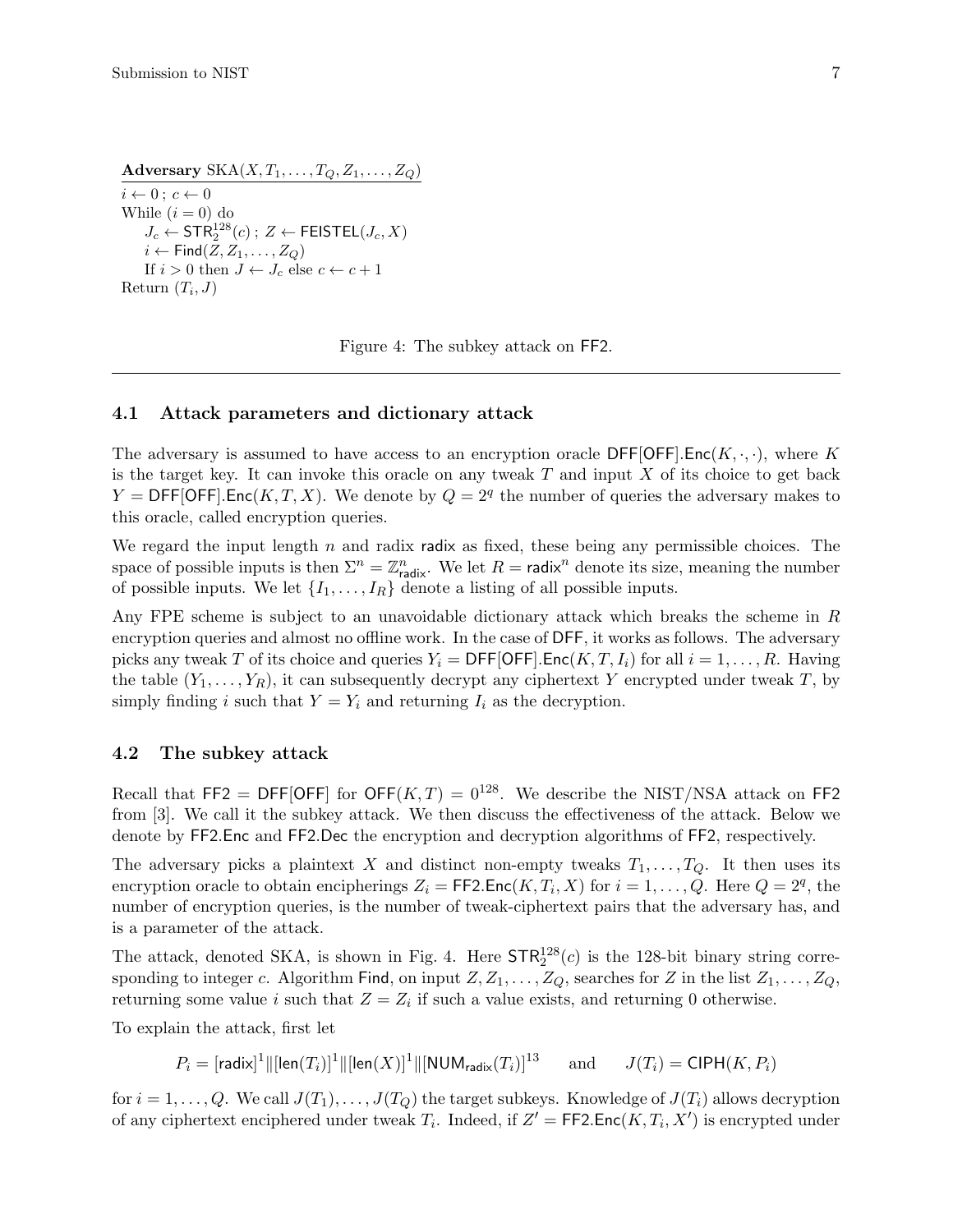$T_i$ , and one knows  $J(T_i)$ , one can recover  $X' = \textsf{FEISTEL}^{-1}(J(T_i), Z')$ . However, possession of  $J(T_i)$ does not allow decryption of ciphertexts enciphered under a tweak different from  $T_i$ , meaning  $J(T_i)$ is of limited use to an attacker.

The attack will try to find  $J(T_i)$  for some i. The attacker will not be able to dictate the value of i for which it is successful. This will, rather, emerge from the attack, effectively being a random value in the range  $1, \ldots, Q$ . The attack searches through the key space for subkeys, testing each candidate subkey  $J_c$  by seeing if the result Z of FEISTEL on X with the candidate subkey  $J_c$  matches some ciphertext in its given list  $Z_1, \ldots, Z_Q$ . If so, meaning  $Z = Z_i$ , then it is likely that  $J_c = J(T_i)$ . The attack returns  $T_i$  and  $J = J_c$ .

#### 4.3 Cost of the subkey attack

Since there are  $Q = 2<sup>q</sup>$  target subkeys, we expect that the loop will be successful after  $2<sup>128</sup>/Q =$  $2^{128-q}$  iterations. Each iteration costs 10 CIPH computations plus the time to run Find. The latter can be made much less than Q steps by using data structures such as hash tables or binary search, and we will accordingly neglect this cost entirely. (This is perhaps giving the attacker too much credit, for merely the memory management is likely to have some cost for large Q.) The result is a cost estimate of  $10 \cdot 2^{128-q} \geq 2^{131-q}$  CIPH operations. The memory cost is  $\mathcal{O}(Q)$ .

NIST refer to the subkey attack as a theoretical one. Cryptographers generally consider an effort of 2<sup>80</sup> to be prohibitive, and a system is considered secure if the adversary effort is estimated to be of this magnitude. This is the effort corresponding to the current parameter choices for pubic-key cryptography, namely 1024 bit RSA keys or 160-bit EC keys. If we adopt the same metric, then the subkey attack can be considered ineffective in practice as long as  $2^{131-q} \ge 2^{80}$ . In other words, for the attack to be effective, it must be that  $q \ge 131 - 80 = 51$ . That is, the adversary would need to collect at least  $Q = 2^{51} \approx 2.251$  quadrillion tweak-ciphertext pairs, all under one, same plaintext. Obtaining this is not easy, particularly in the context of payment systems. It requires long-term access to an encryption device. For example Verifone devices allow at most 1,000 encryptions per hour, so obtaining even  $2^{37}$  of them would take over 100,000 years. We also note that the attack does not recover the key  $K$ , but only allows decryption under some tweak over which the attacker has little control.

For the attack to be non-trivial, meaning better than the unavoidable dictionary attack discussed above, we need  $Q \leq R$ , which means that the attack is effective only when the input space is large, the opposite of the typical application setting for FPE. Also, the tweak space needs to be large.

NIST's position is that when using an underlying blockcipher CIPH with a 128-bit key, one should obtain 128 bits of security for the FPE scheme for all uses, a goal that FF2 does not meet. DFF[OFF] is here suggested as an extension that, for appropriate choices of OFF, is aimed at countering the attack while preserving delegatability.

#### 4.4 The suggested offset choice and scheme

The subkey attack on FF2 crucially exploits the fact that the FEISTEL computation is not tweak dependent. To prevent the subkey attack or variants, we allow the Feistel round function to depend on the tweak via the offset. Specifically we consider DFF[OFF] with  $\mathsf{OFF}(K,T) = \mathsf{CIPH}(K,T')$ , the